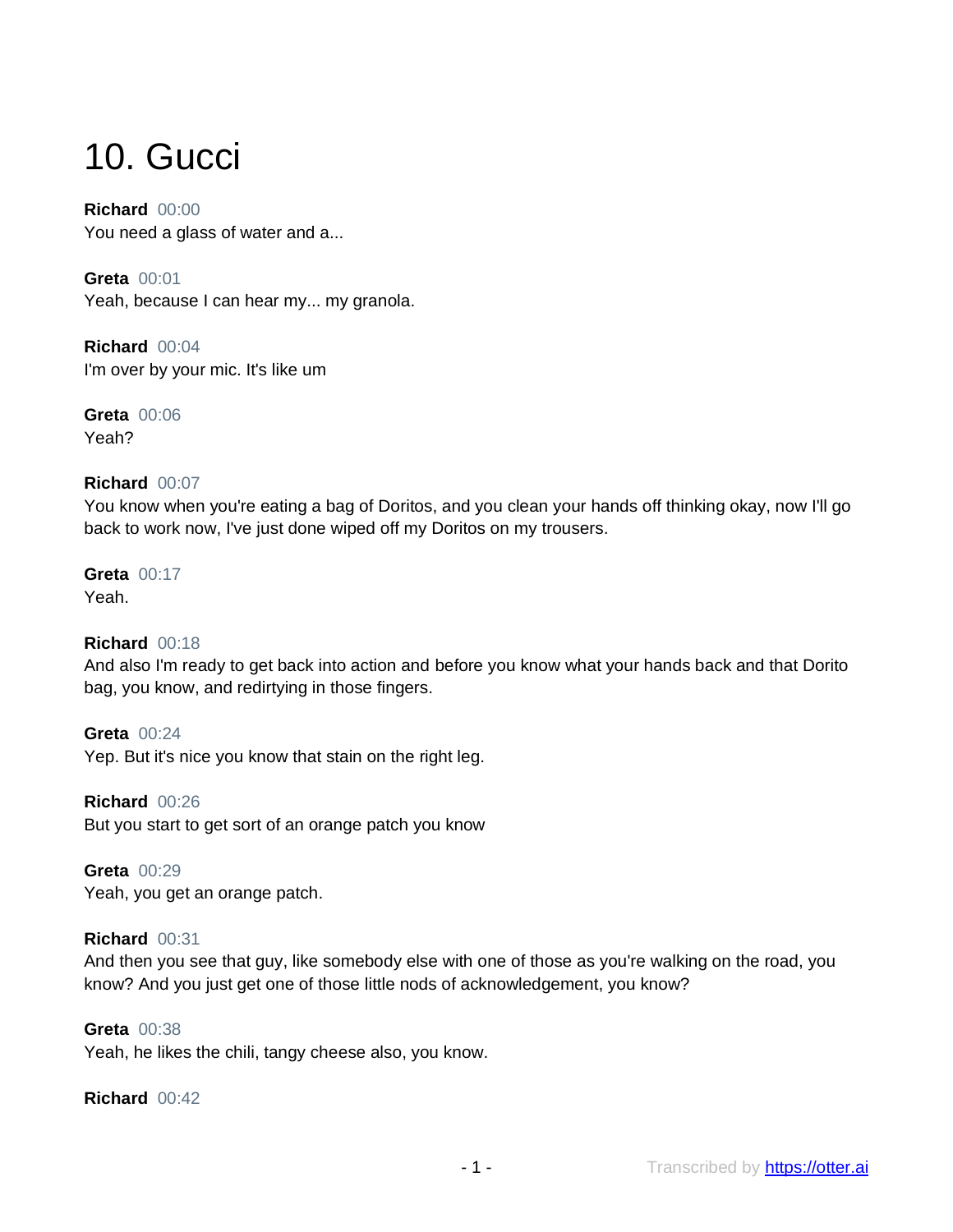You know, yeah

**Greta** 00:42 You can tell what flavour Doritos people like by looking at their trousers.

**Richard** 00:47 We should be personal investigators.

**Greta** 00:52 We should.

## **Richard** 00:53

I'm coming into my mic now. Sorry for that horrible, horrible recording quality being away from mic, okay.

**Greta** 01:01 When I drive

#### **Richard** 01:02 Yes?

**Greta** 01:03 I use the corner of the seat. I sit on to dust off whatever food I'm eating

**Richard** 01:08 Oh my.

**Greta** 01:09 And I often think of this, it has been going on for years. And they could sample all sorts, I could be growing a new community.

**Richard** 01:17 Yeah, a beautiful new community.

**Greta** 01:20 Of organisms.

## **Richard** 01:22

Yeah. Yeah, you could see the planet. You know, if you think of a virginal planet that has everything you need, water and whatnot, but it has no organic life yet. Just chuck the corner of Greta's seat into the ocean there. And you know, give it a few billion years and you're in business with rain forests and all sorts of problems. you know.

**Greta** 01:41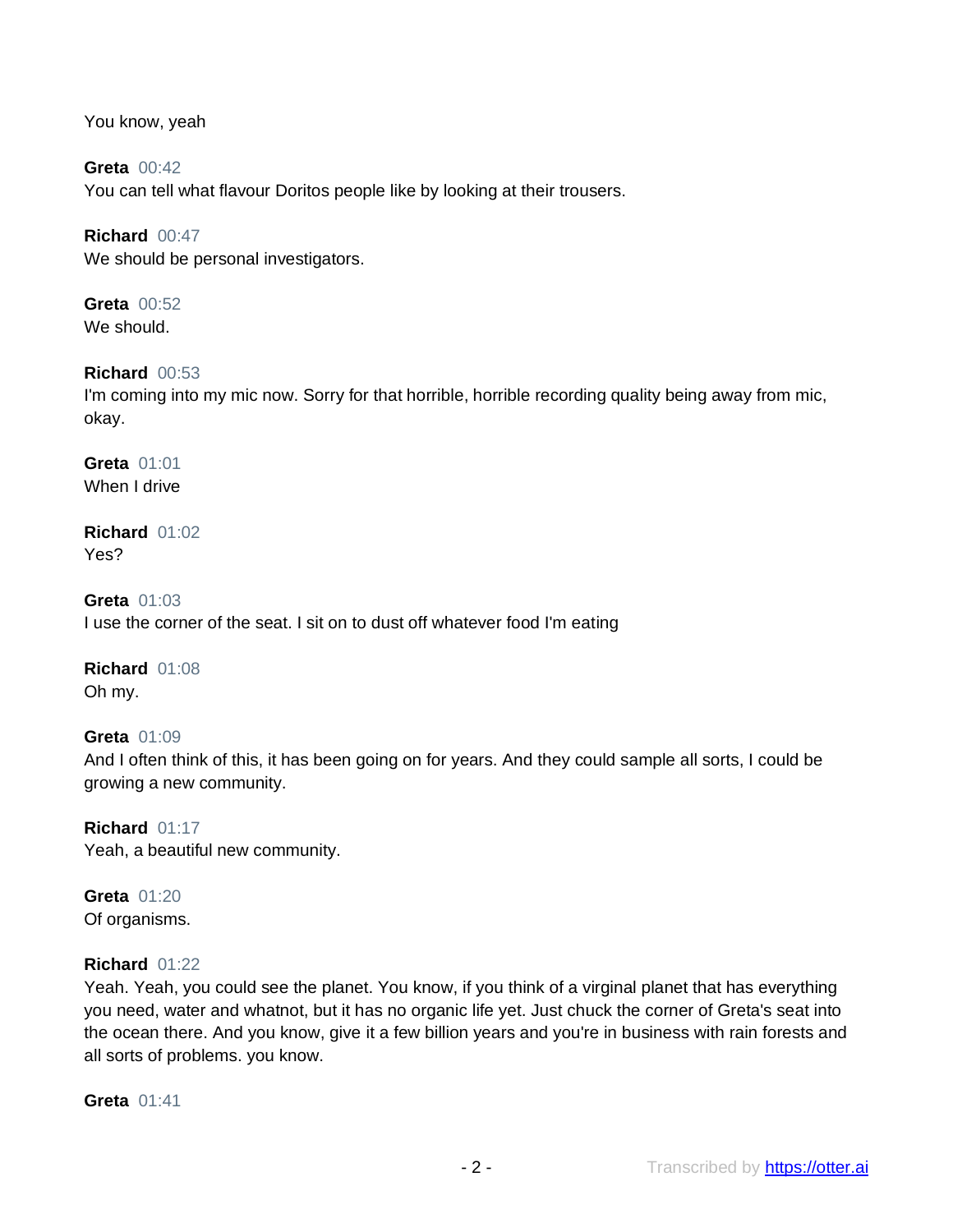Indeed

01:41 [Musical Intro] (Both Singing) Richard and Greta, gonna make your lives better, today.

**Greta** 01:51 So we spent the night in the shed.

**Richard** 01:53 Yeah. So I don't know, where where you live, um, what...

**Greta** 02:01 Who are you talking to?

**Richard** 02:02 Ya know, the listeners?

**Greta** 02:03 Yeah.

**Richard** 02:04 I just want to tell them what the shed is. You know, so we've got a friend that's got a log cabin.

**Greta** 02:08 Yeah, it's a wooden cabin at the end of the garden.

**Richard** 02:11 You know?

**Greta** 02:12 It's quite rustic. It smells wooden there.

**Richard** 02:14 Yes.

**Greta** 02:15 Richard got wood in there.

# **Richard** 02:17

Sometimes you get those boners that you don't know that you had you know, you don't go "oh", you don't like- when you're home, you know, thinking about a fantasy, you don't think "ah, yes, with Greta in a cabin".

**Greta** 02:30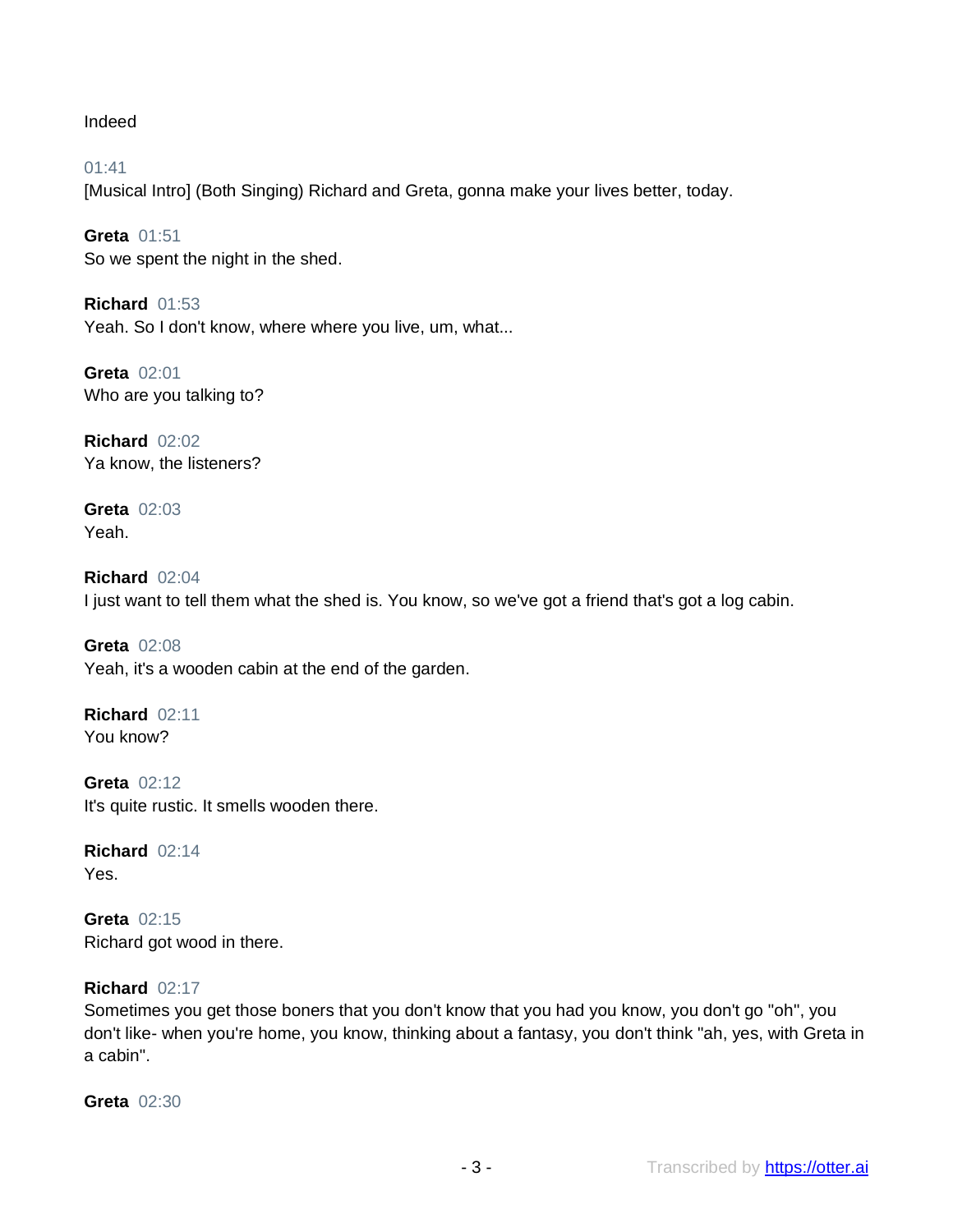We didn't blow the- oh my. We didn't- we, oh. You know, I mean, we didn't, I didn't blow, uh.

**Richard** 02:30

I mean, you might think that but I guess what I'm saying is I didn't know how exciting I'd find it to be in there, you know What are you saying?

**Greta** 02:33 I don't know.

**Richard** 02:34 You didn't blow the boner?

**Greta** 02:49 Yeah, there's a alliteration that doesn't work sometimes. You know?

**Richard** 02:54 It sounds like, yeah, it sounds like a negative like, "oh, you really blew the boner this time"

**Greta** 02:58 Yeah, no. Do you want me to blow your boner?

**Richard** 03:00 Yeah, that kind of makes me feel like I want to die or let me blow your bone, it sort of has an ironically opposite effect

**Greta** 03:09 Blow I mean, I don't want to inflate you.

**Richard** 03:12 Blow job of the boner.

03:15 [Short musical intermission]

# **Greta** 03:16

We had spent the eve in the woodshed, one on an orthopedic stool and the other on a round ball. You know, a yoga ball.

# **Richard** 03:24

Yes, yes, 'twas I who sat perched on the yoga ball, gently bouncing up and down, you know, letting it cradle my weight as Greta soothed my ears with tales of her life and you know, giving me her wisdoms and perspectives.

**Greta** 03:47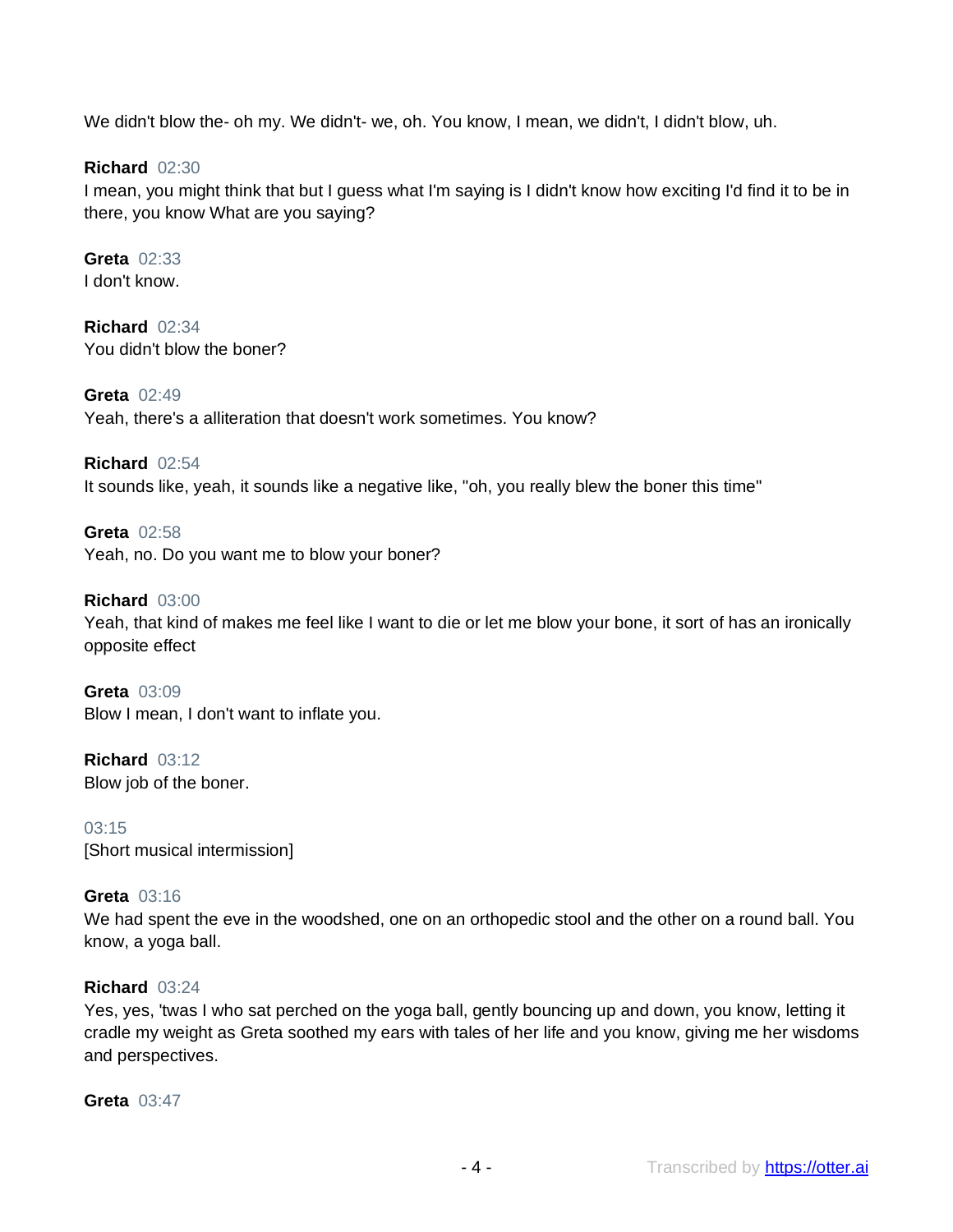And weren't we musing on those kings and queens of polyamory who do not apologise for their many lovers.

**Richard** 03:55 Yes.

## **Greta** 03:55

How they do that, I'm not sure.

#### **Richard** 03:58

Yes, you know, we were talking about the courageousness and you were saying maybe not everyone's built that way and I kind of tend to agree you know, I respect these people, I think "my, how do you do it?", you know, how do you just not care

**Greta** 04:12 Or expect others not to care and they kind of fall into suit you know.

**Richard** 04:16 Yeah, that's the hardest part.

**Greta** 04:18 Yeah.

#### **Richard** 04:18

I'm a guilty old conscious over here you know, I can't imagine being like "Greta I'm just gonna go out and bang around a little bit. See you later though. And I love you you know"

#### **Greta** 04:28

Not to give you permission at all. You don't have it Richard, but if I had met you and you had said that, I wouldn't have ill feelings, I would know it was my choice.

**Richard** 04:39 Yes.

**Greta** 04:39 But the account enter into that halfway through go "Oh, game changer"

#### **Richard** 04:44

"By the way, I'm poly", so a great adjective just to chuck down for like wanting to sleep around. Oh, I'm poly.

#### **Greta** 04:51

I mean, I'd certainly be poly if I was hanging out with some dick the whole time.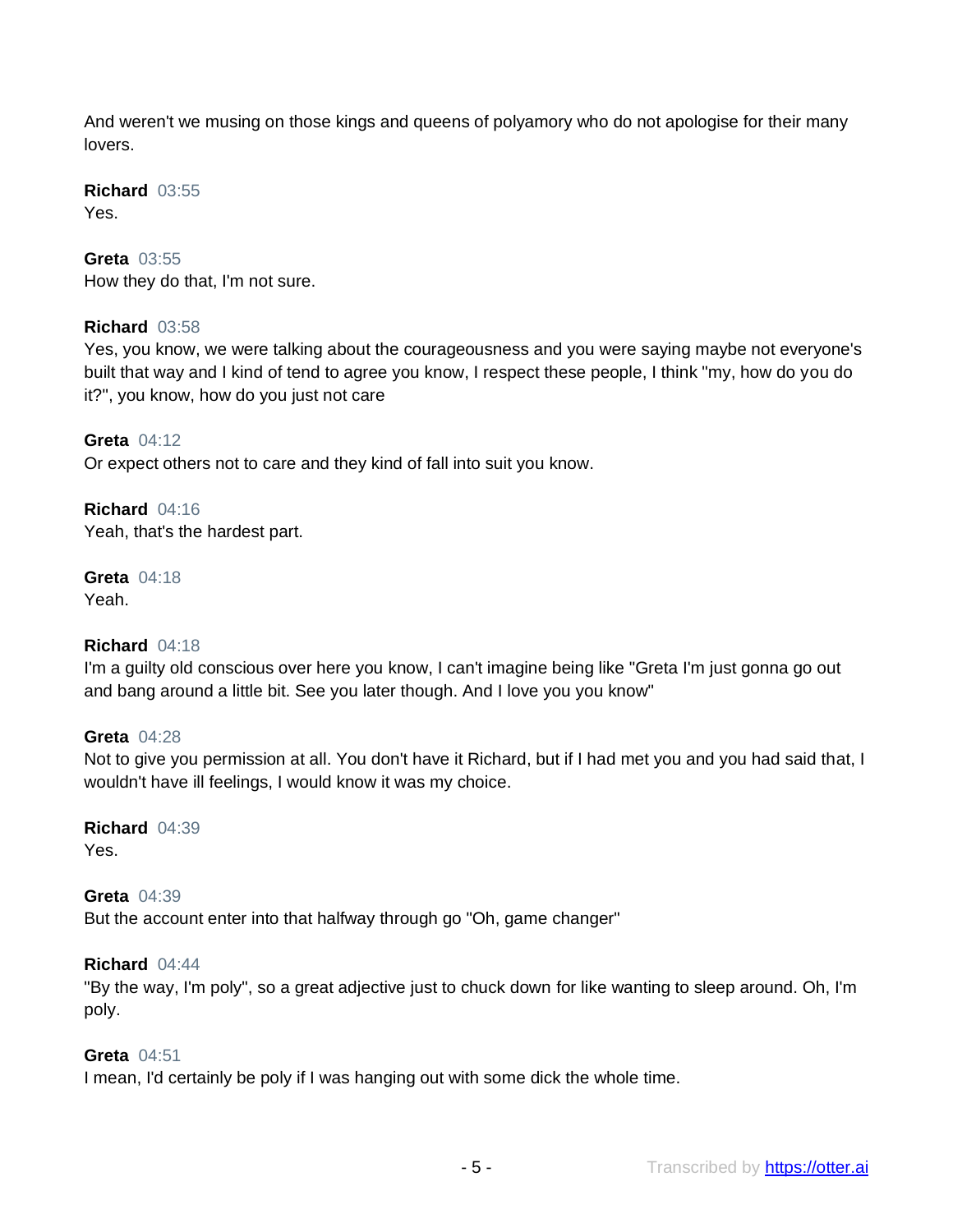**Richard** 04:55 You know?

**Greta** 04:56 It's are you getting the most?

## **Richard** 04:58

Are you getting the most? Do you have a natural monogamy forming in your bond, or do you need a little extra?

**Greta** 05:04 You know, and that's fine if you do.

#### **Richard** 05:06

Yeah, you know, I don't want to, I don't want to come down on people.

#### **Greta** 05:09

I don't come down on polyamory as lifestyle, I think it's fine if people want to do that. What I don't like is the identification with the word as if it is a type, I find that irritating.

## **Richard** 05:19

Yeah, that's irritating. [Musical intermission] (Both singing) Maybe we're just jealous. How to get the most, so we're talking about the different ways that we get the most out of one another. How do we get the most out of our partners? This week, we have had various adventures one of them was, as just mentioned, we camped in our neighbor's garden shed you know, and had a fine time listening to tunes and chatting on a yoga ball. And another experience we had was looking at the zoo from the outside, you know, the zoo was closed but Greta found that there is a path that runs along the back of the zoo and you can still go see some of the animals.

**Greta** 06:04 And we saw some lovely camels didn't we?

**Richard** 06:07 We did.

**Greta** 06:07 With fine floppy faces facing forward.

**Richard** 06:10 Yes, they had beautiful lips, god they were the ridiculous kissing lips those camels had, you know.

# **Greta** 06:16

Oh but the teeth I couldn't get in there, not with the tongue.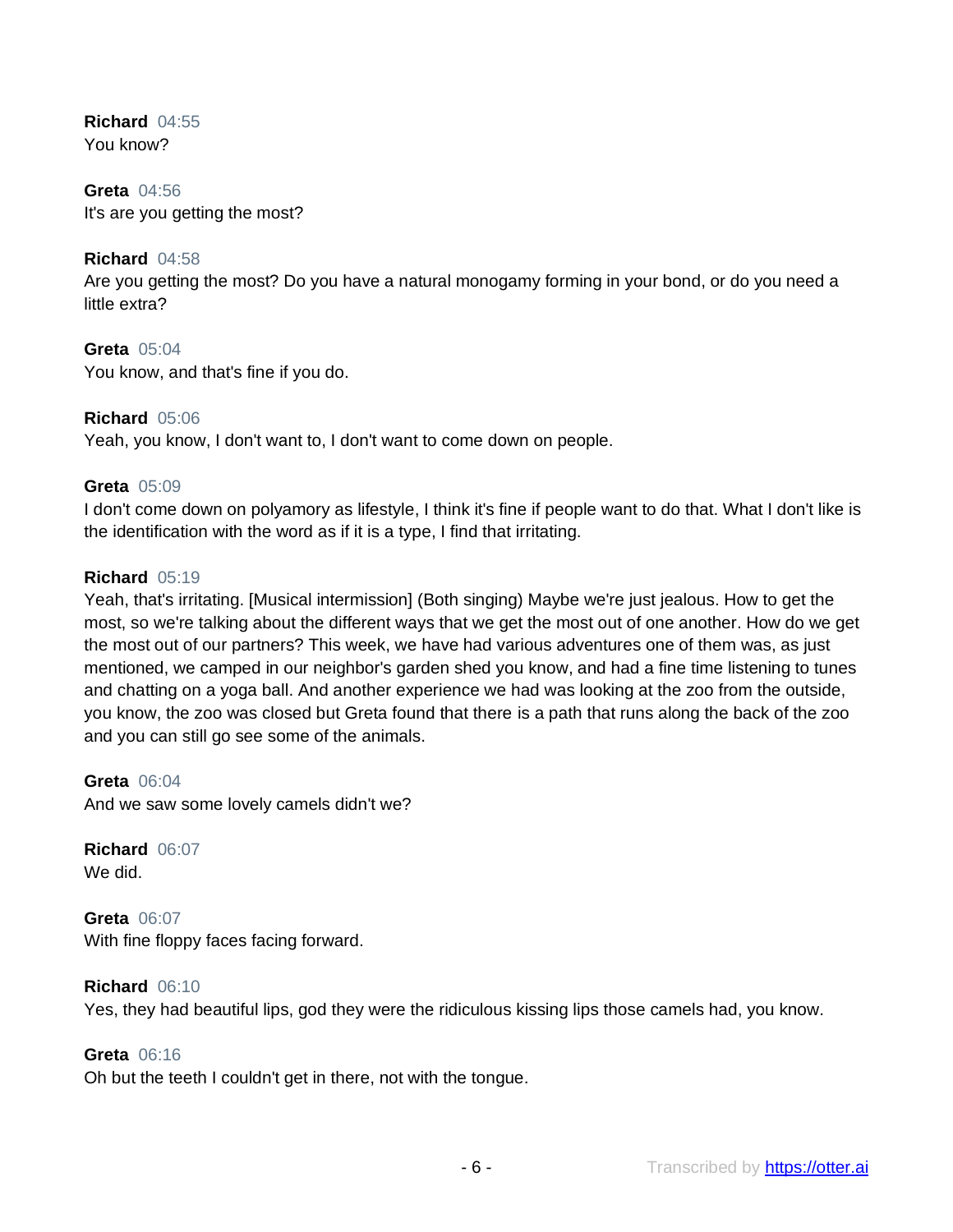## **Richard** 06:18

No, no, you gotta be careful because they invite you in you know, and then just bite your fucking face or spit in your eye or whatever, you know.

**Greta** 06:25 Yes, I have a feeling they have bad breath. You know, what did they eat? Hay?

**Richard** 06:28 Peppermint, you know.

**Greta** 06:29 What kind of Dorito do they taste?

**Richard** 06:32 Yeah.

**Greta** 06:32 You have to look at their legs to find out.

**Richard** 06:34 Their back legs.

06:35 [Musical Intermission] (Both Singing) That's nice.

## **Greta** 06:40

It's been a while since we questioned a phrase. And I was wondering if you could expound the theory behind "barking up the wrong tree"?

**Richard** 06:51 Yes.

**Greta** 06:52 Do you use it?

## **Richard** 06:53

Yeah "you're barking up the wrong tree", yeah all the time, you know? "You're barking up the wrong tree"

**Greta** 06:57 Because I am?

**Richard** 06:58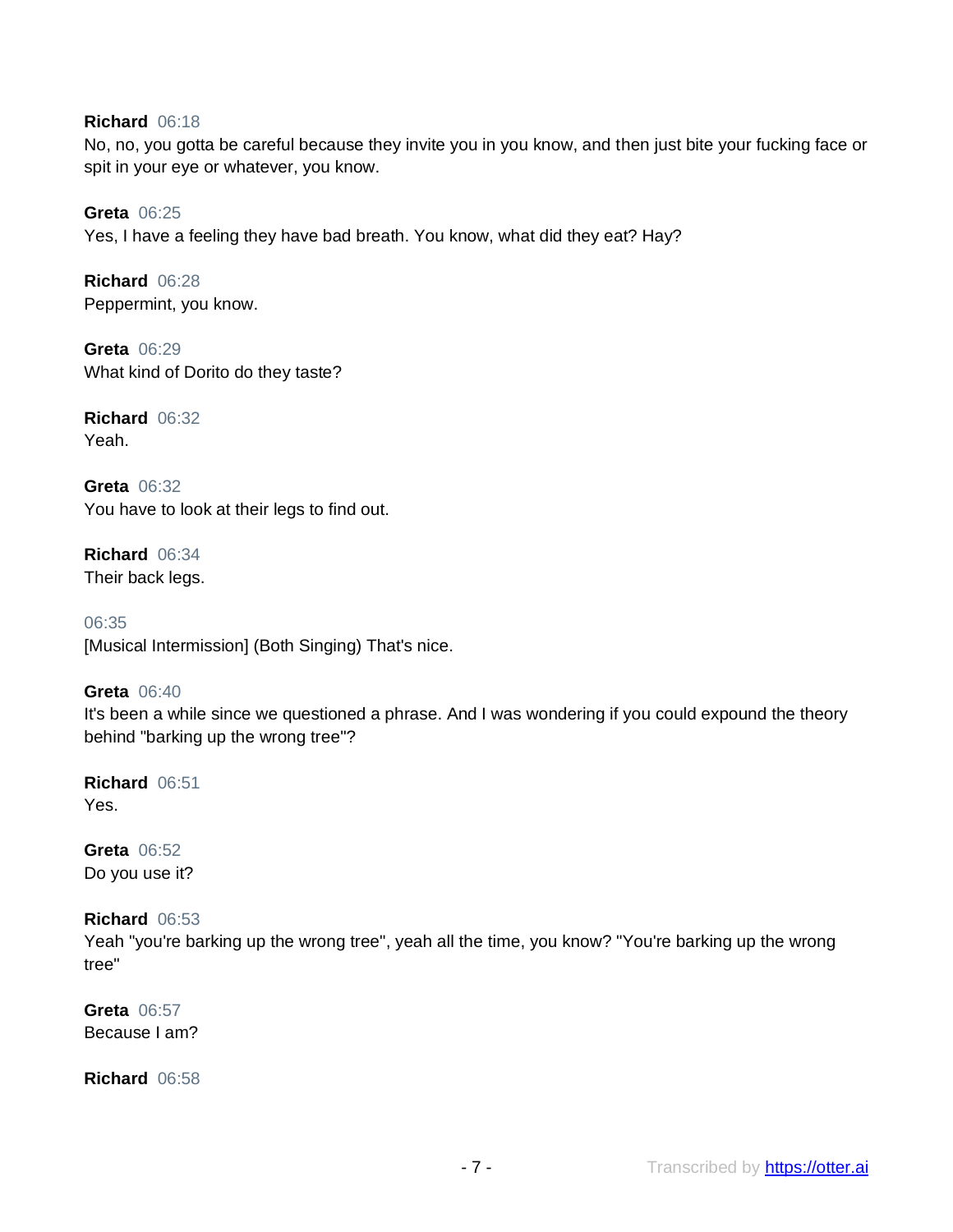With most people that approached me in the supermarket you know, "Hey, excuse me sir" because people often mistake me for an employee and that always gives me the shits I'm like "I don't work here work", fuck, not that there's anything wrong with those positions.

## **Greta** 07:11

It's your natural authority Richard

## **Richard** 07:14

Thank you, Greta, you know so often getting asked you know, "can you tell me where the veggievegetable bouillon is sir?" and I say "you're barking up the wrong tree"

# **Greta** 07:24

You're very charming, you never say that, but you wish you could

## **Richard** 07:27

I wish I could because it steams me every time

## **Greta** 07:30

Yeah, because you're shopping with them half an hour later or helping them, you know, you're so helpful.

**Richard** 07:35 You know, I've been to the store once before.

**Greta** 07:39 So, barking up the wrong tree.

## **Richard** 07:41

Oh, yes, yes. Yes. What is the origin barking up the wrong tree? In my understanding and I could be wrong but in the olden times, dogs would be tested for their intelligence based on which tree they chose to bark up.

## **Greta** 07:56

Oh, that's a dog barking, oh, I thought it was tree bark.

# **Richard** 08:01

Oh, right, you know.

## **Greta** 08:02

I thought that the tree was covered in the wrong kind of bark

## **Richard** 08:05

Oh god, it's terrifying for the tree. It's like if I got up in the morning and I put your skin on I'd probably feel nice, but you might feel horrified.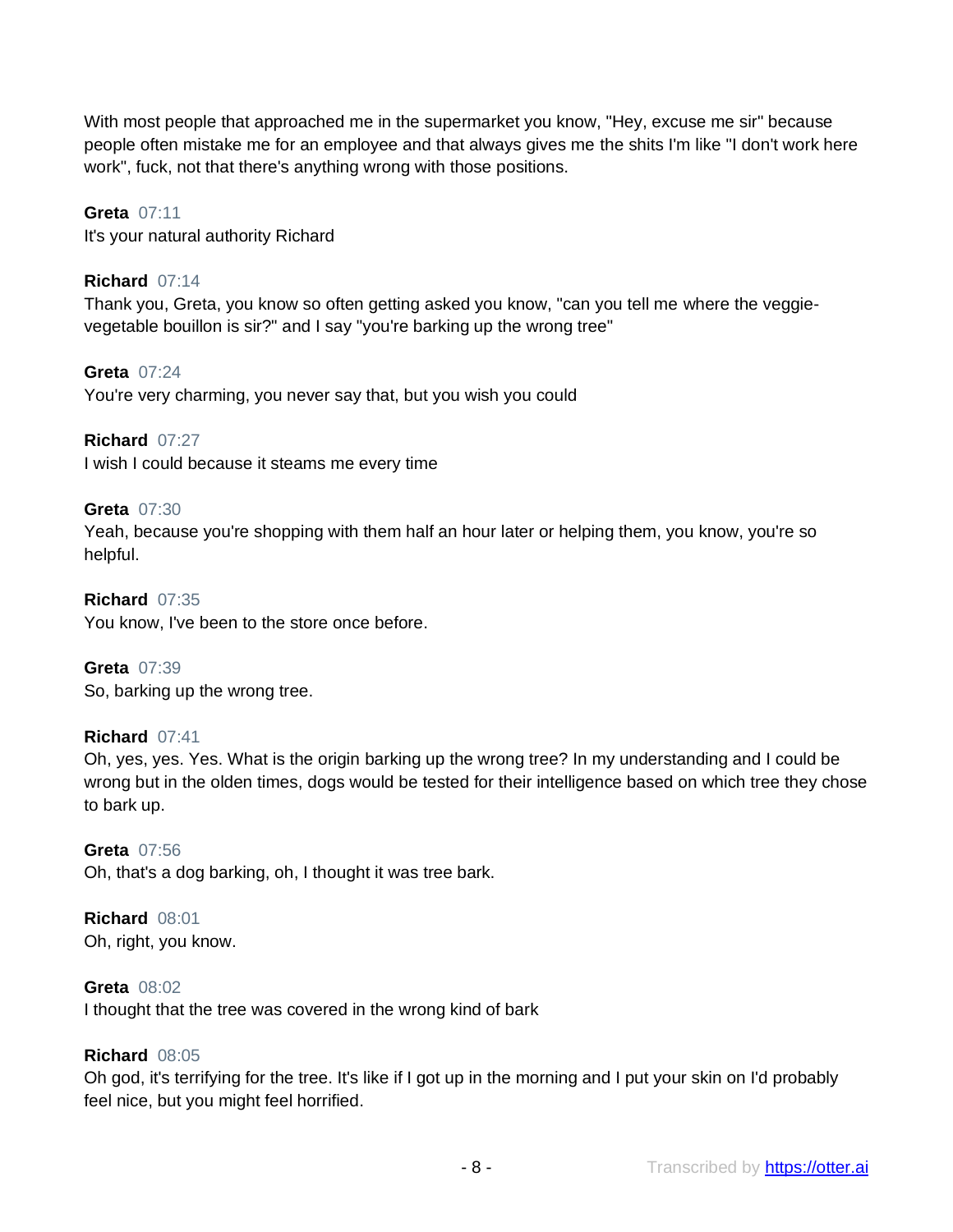**Greta** 08:13 Yes.

**Richard** 08:14 Greta and I don't sleep in our skin.

**Greta** 08:16 We sleep in each other's

# **Richard** 08:17

Brings me to the phrase "Are you comfortable in your own skin?", I'm more comfortable in someone else's, you know? That's why occasionally I find a person, kill the person and skin them to make a fine pajamas.

08:35 [Musical Intermission] (Both singing) This is a sleep aid

**Greta** 08:40 Yes those phrases. Oh, yeah, "butter me up".

**Richard** 08:44 Yes.

## **Greta** 08:45

I mean, I kind of get it, you know, you want to make me slippery so that, I guess so I let you fuck me in the ass or something.

**Richard** 08:51 Yeah.

#### **Greta** 08:51

Is that what it is? Buttery? I always think of Marlon Brando buttering the buttocks of somebody in a film, wasn't there a film like that? I never saw it

**Richard** 09:00 It sounds like a fantasy you know.

#### **Greta** 09:01

Oh, maybe it is. Oh pardon me, Richard.

#### **Richard** 09:04

You know, but "butter me up" well I'll never unhear it, I'll just think of getting fucked in the ass by Marlon Brando from now on. Could be worse you, you know.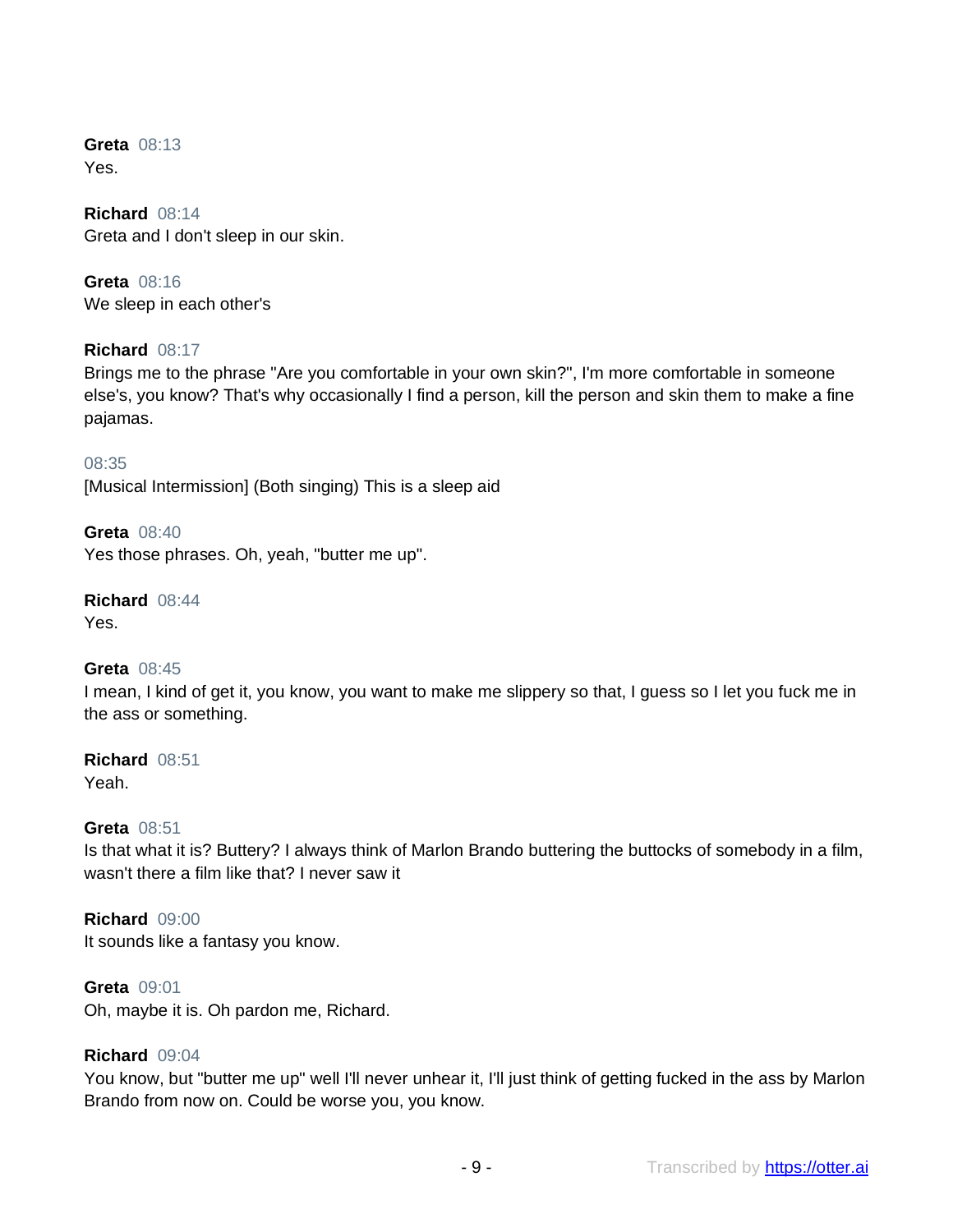**Greta** 09:13 It could be worse, but it depends which...

**Richard** 09:15 Can I choose his age?

**Greta** 09:16 Yes, which Marlon.

**Richard** 09:17 Because I want the big old fat one. You know? I'm not fucking around with this like rebel looking dude from the wild ones.

**Greta** 09:25 No, we're talking the old bald guy.

**Richard** 09:28 Old fat fucking, can barely talk.

**Greta** 09:30 Big chubby fingers.

# **Richard** 09:31

Yeah, you know, I won't do the- you know, it's one of those really common impressions and you know, people get really annoyed by impressions, but.. "I'm gonna put butter" It's not a very good impression. "I'm gonna put butter on your ass."

**Greta** 09:44 It's pretty good. You know, I'm there. I've got my eyes closed and I'm there.

**Richard** 09:49 "Richard and Greta."

**Greta** 09:50 Both of us?

**Richard** 09:51 "Both of you, I wanna butter your asses, then I'm gonna fuck your butts."

**Greta** 09:58 We should invite him to the shed.

**Richard** 10:02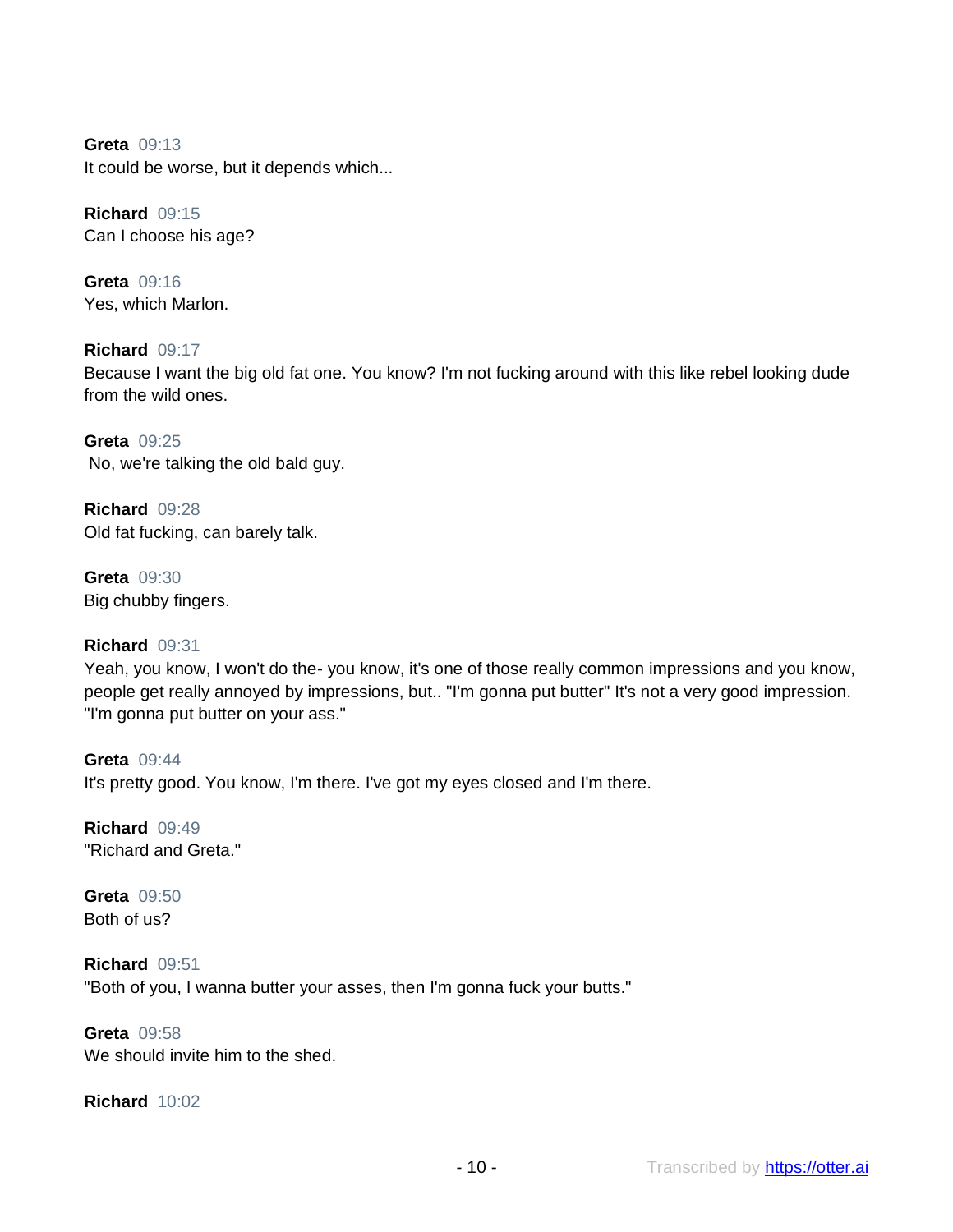"So I'm gonna butter you up, with my dead penis all covered in greasy butter. I want your butthole" You're not Marlon Brando. "You're right about that."

**Greta** 10:19 Oh shit, who we got, Danny DeVito?

**Richard** 10:21 I don't know, well you know we really went down that road, I took you down there folks.

**Greta** 10:26 You took me with you, you know.

**Richard** 10:28 "Hey Greta"

**Greta** 10:29 Dead Brando

# **Richard** 10:30

It's a fine jingle you know, Dead Brando, Dead Brando was walking hither dither, Dead Brando, Dead Brando did fuck my butt, with butter a patch on my pucker. Oh, Richard, you know, stop it, you know, quit while you're behind.

## **Greta** 10:47

You channel people and you become them. I don't find them like impressions. It's like you are, you know, you get taken over. I don't need to be polyamorous. You know, that's one way to get the most out of your partner.

## **Richard** 10:58

Yeah, definitely. You got me and Brando and Jimmy Stewart. And Yoda. And Yoda. I mean, what better gangbang could you ask for? You know?

11:09 [Musical Intermission] (Both Singing) That's right

## 11:10 [Ad break]

11:11 [Musical Intermission]

# **Greta** 11:28

How to get the most out of your partner. I'm Greta.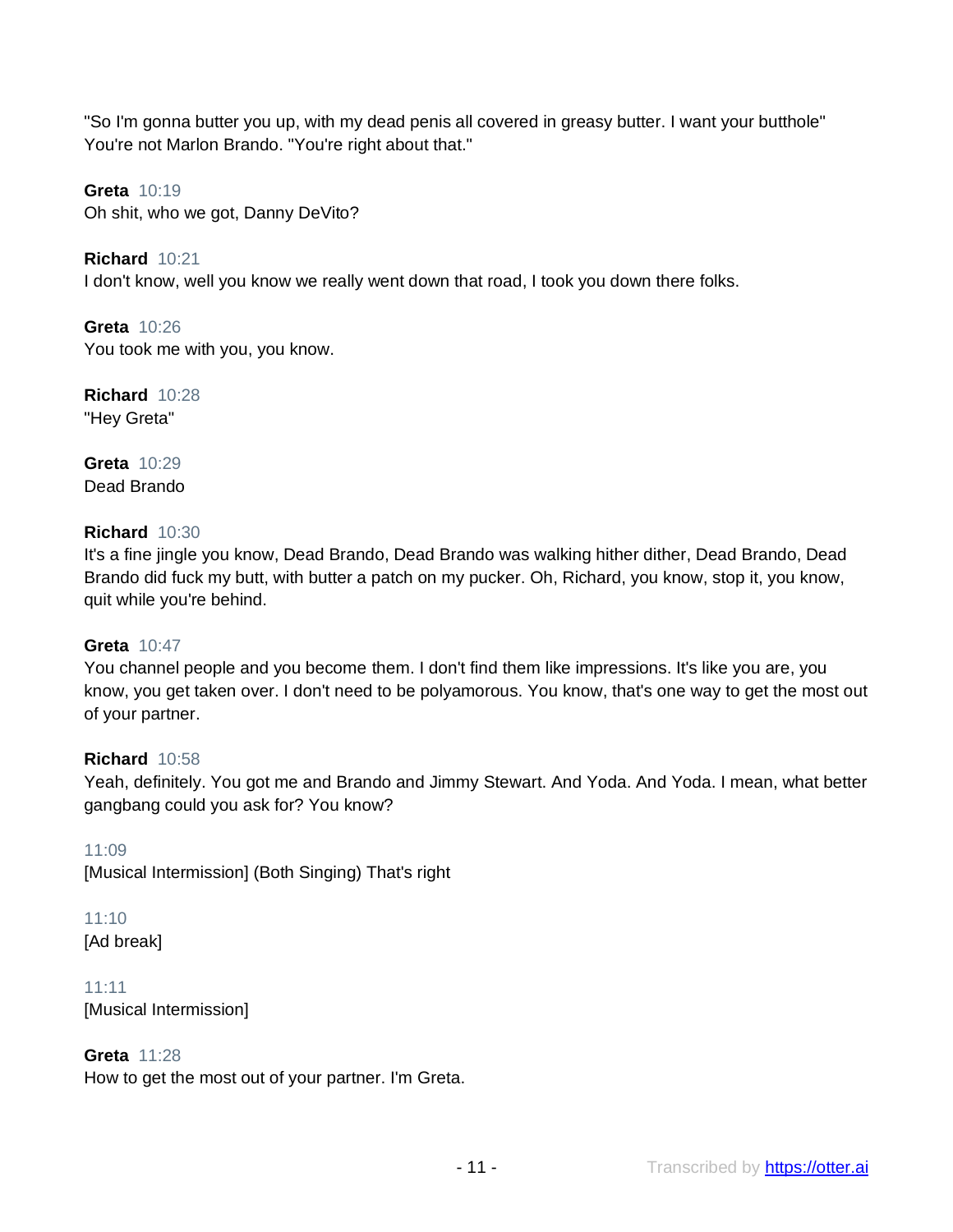## **Richard** 11:30 And I am Richard.

## **Greta** 11:31

And we're here to help you get the most out of each other, whether we're with someone or not. I often play a game where I imagine that I just met you, "oh I'm in trouble now. I like him", and then I surprise myself by thinking "you are with him" you know, and I get so smug.

## **Richard** 11:47

You know similarly I look at you and I think who is this frickin wise bombshell.

## **Greta** 11:54

You know, Richard drew on my arm, he drew the on sign from a computer. It's like that circle with a line down the middle, and I looked at that and I thought Is he trying to turn me on?

**Richard** 12:05 You know

**Greta** 12:05 And what a way to find out

## **Richard** 12:07

The IO symbol representing the binary code something and nothing and something and nothing, oh yes please.

**Greta** 12:16 Let's park that love to one side. Not everyone needs to know about our dick and vagina.

**Richard** 12:21 Yes. I love the way you speak of them as they are both our communal property.

**Greta** 12:27 How is our penis today?

**Richard** 12:29 It is fine and it thanks you and me both for your concern.

12:36 [Musical Intermission]

## **Richard** 12:38

Well I've got a product for you to review. Greta has been waking up in the nights with a cramp in her foot and on those nights that I can assist I do try to massage her foot.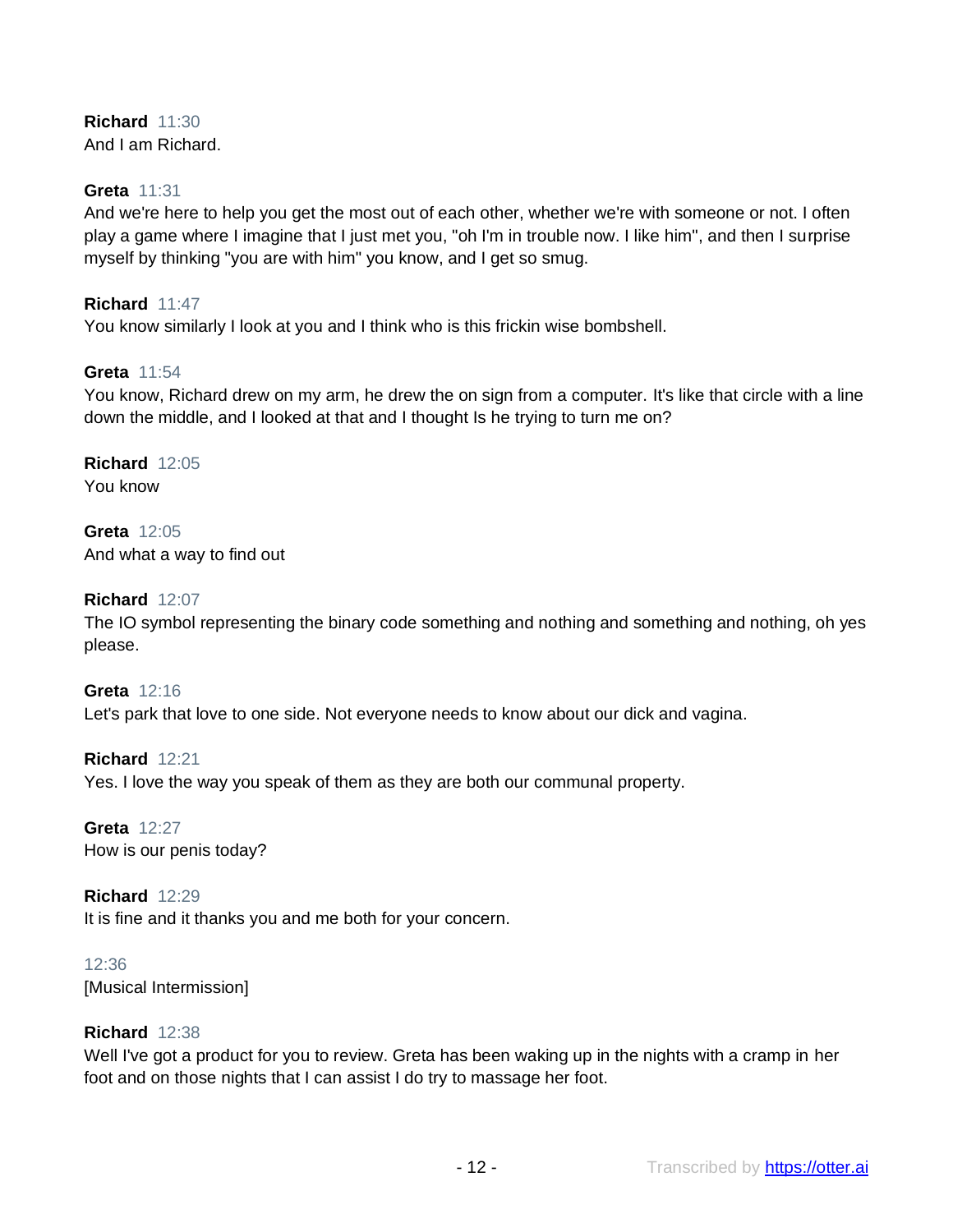## **Greta** 12:51

I mean holy shit Richard you are diamond amongst shitstorms.

#### **Richard** 12:57

Hate to see one of those. As recent as yesterday didn't you buy a fine arch support?

#### **Greta** 13:03

You slip it in your shoe and I have these Nike slip on trainers, you know, there was a lace but it is obsolete. Fuckin hard to get it on, causes worse cramp than you started with. You gotta slip your foot right in.

#### **Richard** 13:18

"Do you want some butter for your shoe?"

#### **Greta** 13:20 Yes I do.

13:21 [Musical Intermission]

## **Richard** 13:24

This is- this listener question is from Denise Franzen. And she says "what substance other than water would you like to bathe in?"

**Greta** 13:39 I think warm pasta. Fettuccine. Al dante, slippery and warm, you know.

**Richard** 13:46 Oh yeah, God, that sounds good. You know?

**Greta** 13:49 Yes please.

## **Richard** 13:50

I didn't know there would be something I'd want so much as to get in a fucking bathtub full of warm fettuccine. That sounds great.

**Greta** 13:57 Yeah, sounds beautiful. You could eat it too, you could soak it.

# **Richard** 14:00

God, you're making me hungry and want a bath, you know.

#### **Greta** 14:06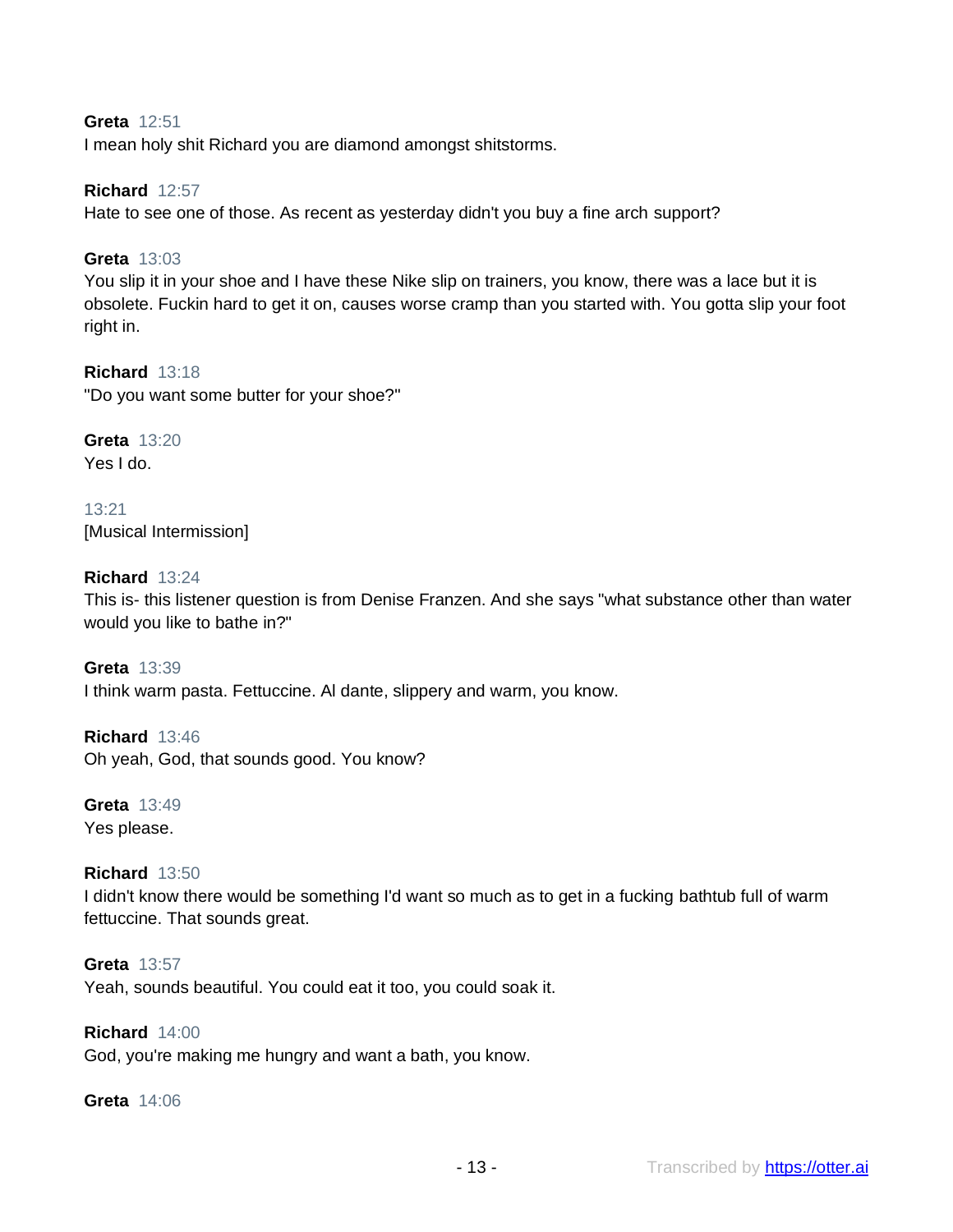This is from Sid Jarnes.

**Richard** 14:09 Nice name Jarnes.

**Greta** 14:10 And he says, "I've started to talk like Richard and Greta.."

**Richard** 14:15 Yes.

**Greta** 14:17 He says "I find your turns of phrase become ear worms in my mind."

**Richard** 14:22 Oh.

**Greta** 14:22 And he wants to know he wants to know if we also suffer from our own ear worms.

**Richard** 14:28 Ear worms do play a big part in my life.

**Greta** 14:32 We have a tight parking space.

**Richard** 14:34 Yes.

# **Greta** 14:34

And I have to clear the corner of the building opposite and it's a tight move and sometimes I just go with hope, you know if they can't see the side of my car?

**Richard** 14:42 Yes.

## **Greta** 14:43

And I said "it was lucky that I didn't because, I didn't know I wouldn't, and you know what you know, when you know it"

**Richard** 14:48 Yes.

**Greta** 14:49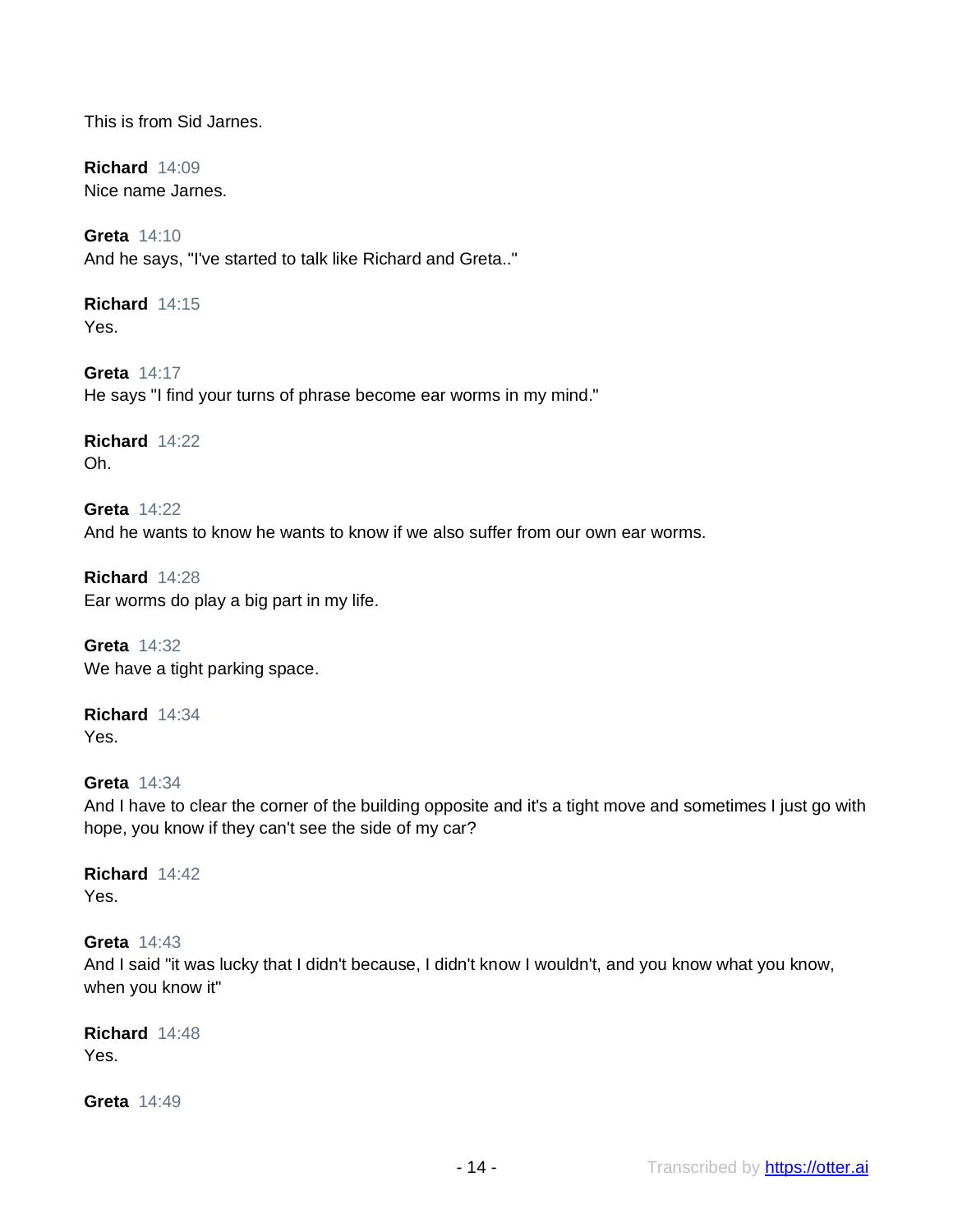And that stuck around for a few days.

## **Richard** 14:50

I'm very glad I didn't, because I didn't know I wouldn't, and you know what you know when you know it. I'm trying to think of what my Gucci song was.

**Greta** 14:57 Yes, oochi Gucci.

## **Richard** 14:58

I was picturing a man with a little chihuahua named Gucci. And he was down on the beach with Gucci one day and he couldn't find him, and so I was in the shower thinking of this make believe man, you know, losing his dog and then I got this song stuck in my head. "Oochi, Gucci, where is Gucci, I don't know I can't find him, oh no, where did he go?" And it just repeats, you know, and you can just have that all day you know. As soon as you think about this guy,

## **Greta** 15:26

Oh, this poor guy, he's crying you know, he's lost his dog.

## **Richard** 15:29

He's just screaming out "Gucci!" and the moment he finally gets in his car without Gucci, fuck, you know.

**Greta** 15:36 Breaks my heart.

**Richard** 15:36 Can't bear it.

## **Richard & Greta** 15:37

(Both repeating) Oochi cucci, where is Gucci, I don't know, I can't find him, oh no.

**Greta** 16:05 Oh, no.

## **Richard** 16:05

Where did he go? So yeah, I do get the old ear worm stuck in my head from time to time. That one's been there for 48 hours straight. I'm about to fucking you know, go into the post office and shoot myself. You know, because..

**Greta** 16:17 Why there?

**Richard** 16:18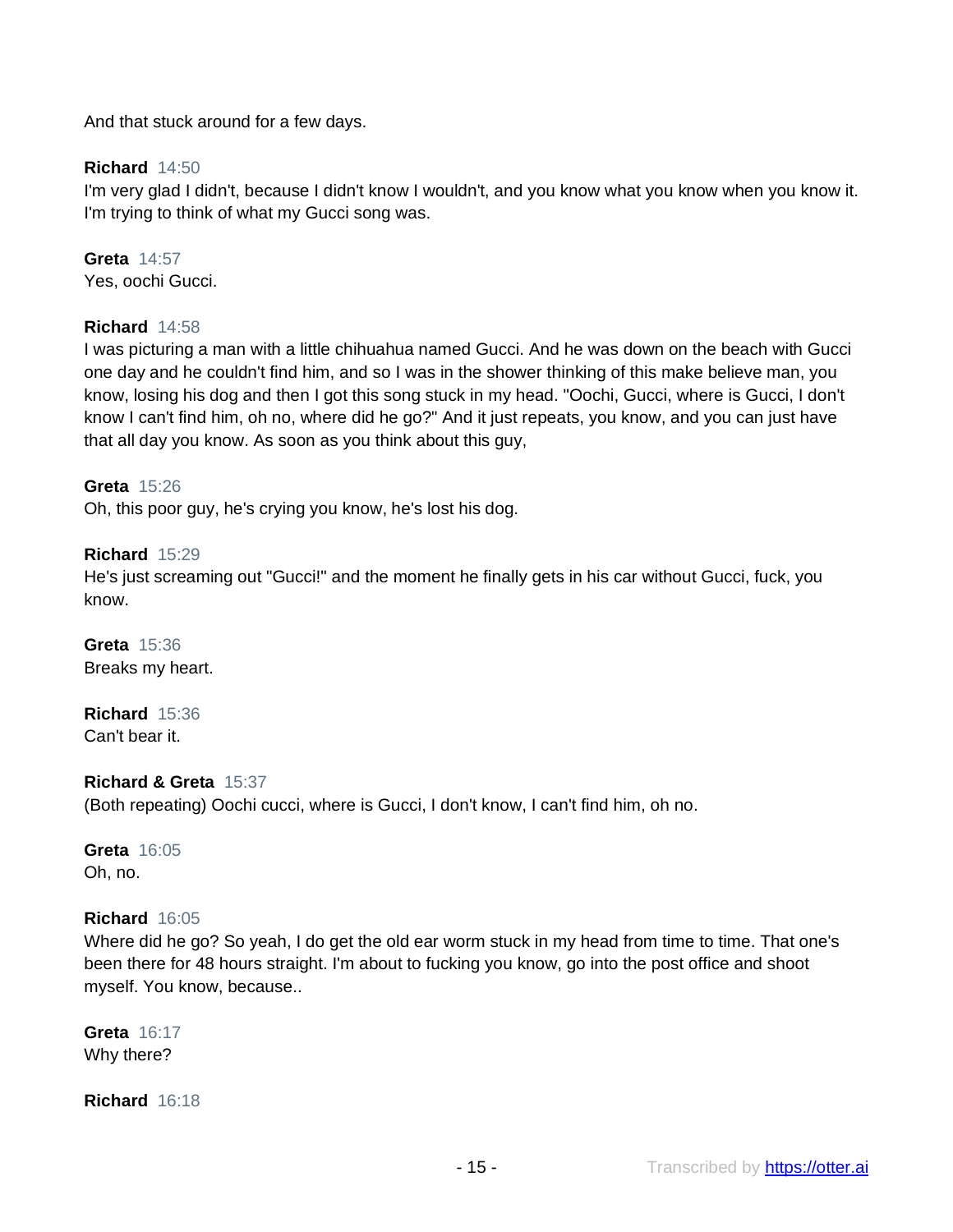Because there used to be this old phrase "going postal", and the post people would get, you know, overworked and so you know, it's just drawn on that cliche, but kind of turning it on its head and just being like, you think you're crazy. Look at this shit. You know, when you know, at the same time, I'd probably you know, send a few letters while I'm there. Try to make the most out of it. If you're gonna go to the post office.

**Greta** 16:37 Could you return my Asos?

**Richard** 16:39 Yeah, yeah.

**Greta** 16:40 While you're there?

**Richard** 16:41 Yeah, definitely.

**Greta** 16:41 Thank you. I'll text you the barcode.

# **Richard** 16:44

Yeah. How to get the most out of your partner, order stuff online that you don't want and get your partner to return it for you. I actually love doing it

# **Richard & Greta** 16:51

"It was lucky that I didn't, because I didn't know I wouldn't", do want to do a round with that. (Both) It was lucky that I didn't because I don't know I wouldn't and you know what you know when you know it.

**Greta** 17:02 That's very nice.

**Richard** 17:03 This is from Donica Everton. She says "it is so nice to hear about your relationship"

**Greta** 17:09 Oh, that's nice.

**Richard** 17:10 "I look forward to being in one myself."

**Greta** 17:12 Oh, Nica, you will, you will.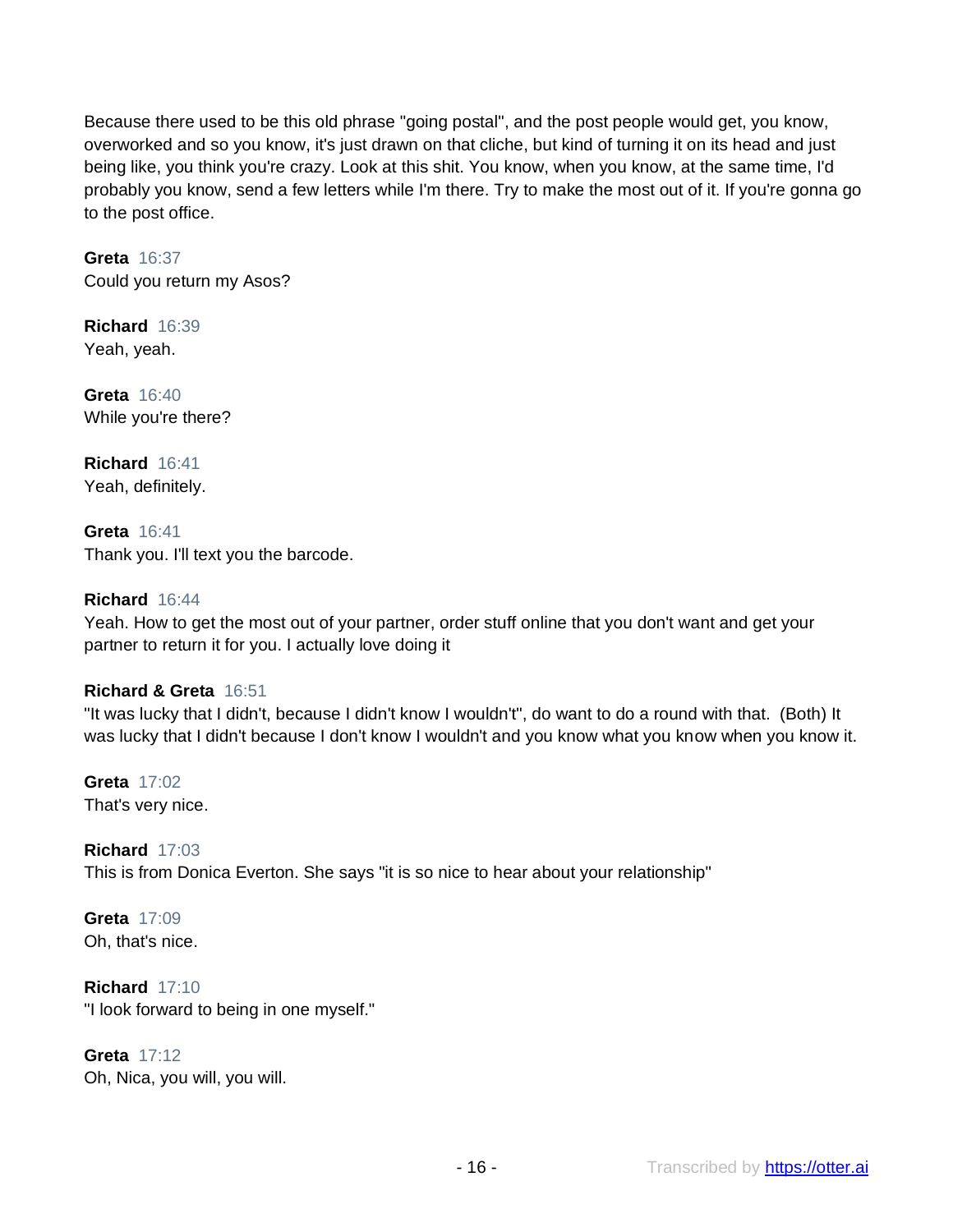#### **Richard** 17:14 Donica.

### **Greta** 17:16 Donica.

# **Richard** 17:16

Currently single and I find myself doing a little bit of engineering in the masturbation department, and I was wondering if you get up to anything and what sort of contraptions you have chosen.

**Greta** 17:30 Richard, you like vegetable don't you?

# **Richard** 17:32

Do you ever find yourself home alone with a zucchini up your ass and think god, I'm really getting it wrong with eating?

## **Greta** 17:40

Yes, and sometimes I'm sitting there thinking I wish I could change the channel. But..

# **Richard** 17:45

You know

# **Greta** 17:46

You know, I can't because I got the remote.. elsewhere. I've repurposed the remote now I can't get off news,

# **Richard** 17:53

You know, men get in a lot of trouble for sticking it to different fruits and vegetables, you know, I'm probably not the only guy that's been blown by a jack-o'-lantern. But Happy Halloween. You know what I mean?

## **Greta** 18:08

[Musical Intermission] (Both singing) We're sorry.

## **Richard** 18:11

One moment, I'm going to collect my guitar. So Greta, yes. I wonder if we might do our utmost to channel our, you know, far off olden ancestors.

**Greta** 18:26 Ooh, yeah?

**Richard** 18:27 And tell a tale of olden times, you know?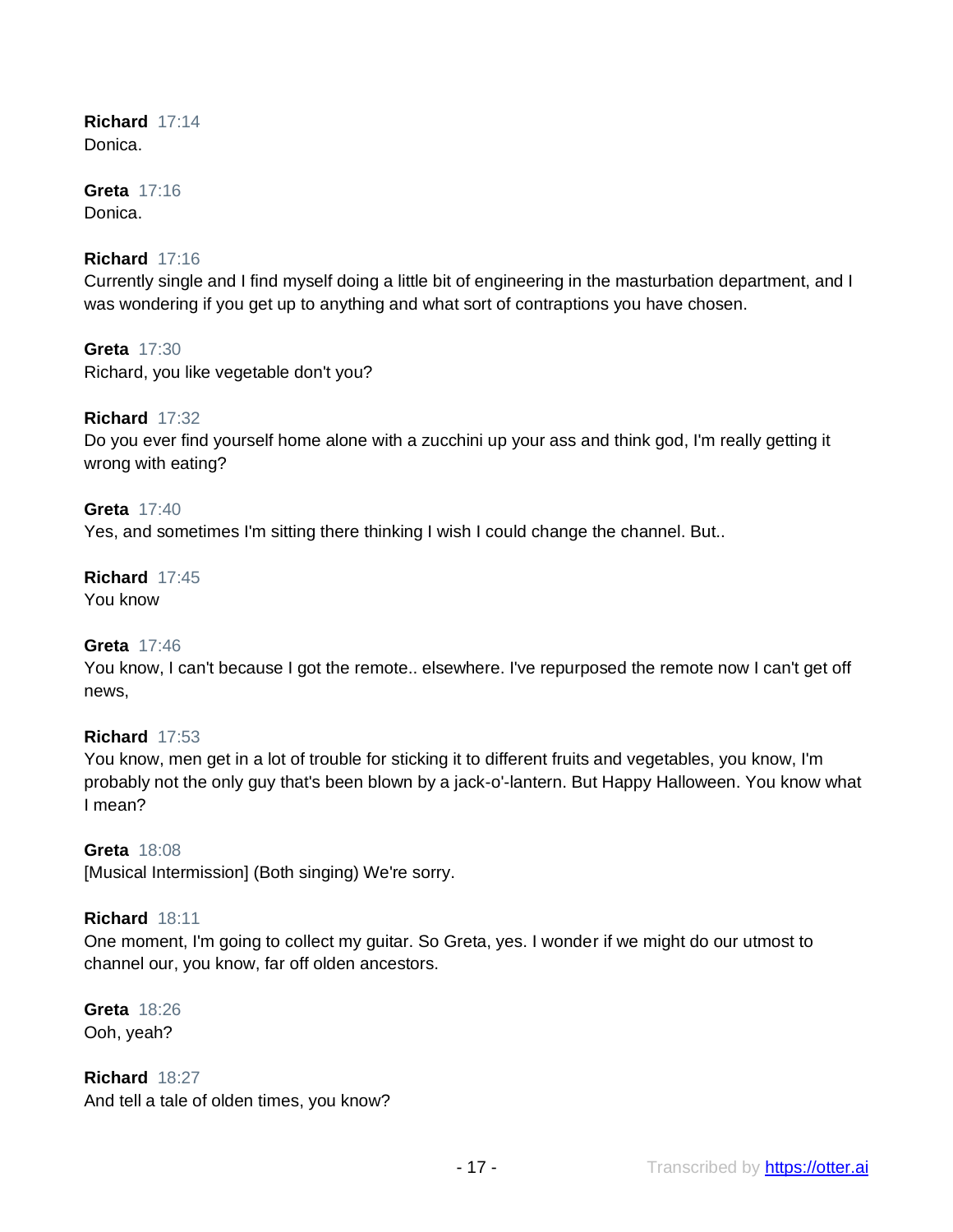**Greta** 18:32 Yes.

## **Richard** 18:33

In song. Yes like traveling musicians on the road, you know, in the medieval times or whenever, some fantasy times.

**Greta** 18:44 Singing about their travels or?

## **Richard** 18:45

Fantasy times, yes. And we'll just kind of go back and forth. You know, I might sing a verse or line and then you, would sing one and on we go,

**Greta** 18:55 I love that, yes.

**Richard** 19:01 Twas a moonlit night. I needed a place to rest my head.

**Greta** 19:10 I found a tree and curled around its trunk.

**Richard** 19:17 The trees thought of me as a fine scarf.

**Richard & Greta** 19:22 And I didn't dream of further away, a land far away from the land that was already far.

**Richard** 19:31 And I thought in the morning I shall ride.

**Richard & Greta** 19:36 I shall ride along the land and into the sky among the stars.

**Richard** 19:42 And I shall collide with something, what? A warlock.

**Richard & Greta** 19:49 Oh, the beard of length of a length so along

**Richard** 19:54 Wisping and blowing in the cloud.